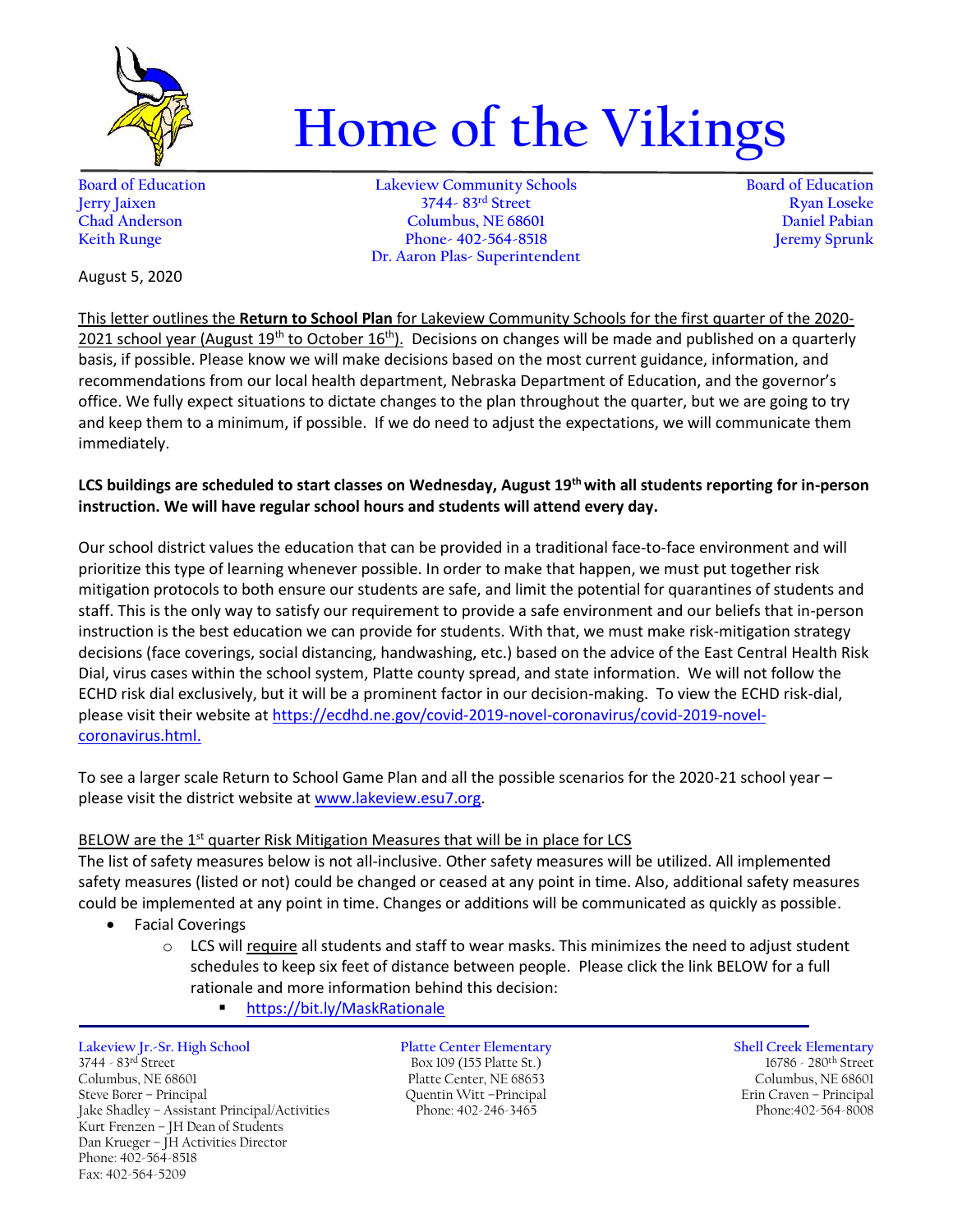- $\circ$  Students will be provided three reusable cloth masks on the first day of school.
- $\circ$  Students may provide their own cloth facial covering as long as it covers their nose/mouth. It must be school appropriate and no bandanas allowed.
- o Students refusing to follow the mask requirements will be subject to school discipline or exclusion.
- Screening
	- $\circ$  LCS parents will be expected to screen their students every day prior to sending them to school. If your student displays any of the following symptoms, please keep them home and contact your local physician:
		- One of the following symptoms:
			- Temperature over 100.0 degree without medication
			- Dry Cough
			- Shortness of Breath/Breathing Difficulty
			- Loss of Taste or Smell
		- Or have two of the following symptoms:
			- Chills, muscle pain, headache, sore throat, nausea, vomiting, diarrhea
- Symptoms
	- $\circ$  Students and staff members with symptoms from the screening list will be sent home and only allowed to return to school under three conditions:
		- After 10 calendar days from the symptoms AND 24 hours after they are fever free without medications
		- $\blacksquare$  OR
		- **With a negative COVID-19 test**
		- $\blacksquare$  OR
		- With a doctor's note
	- $\circ$  The support of families is vital during the COVID-19 pandemic. Students who exhibit any symptoms consistent with COVID-19 (or are sick in any way) should not be sent to school. Sending sick students to school is unsafe for that student and for everyone else in the building and will hurt our two goals of creating a safe environment and having in-person instruction.
- Hand Washing/Hand Sanitizing
	- $\circ$  Students and staff will wash or sanitize their hands upon entry into the building, and prior to lunch. Sanitizing stations will be located in hallways, classrooms, and throughout the building to encourage constant hand cleanliness.
- Water Fountains
	- $\circ$  The drinking fountains will not be available. Students are encouraged to bring their own refillable water container to school each day. Nothing other than water/ice should be in the water bottle.
- Classroom Arrangement
	- $\circ$  Social distancing guidelines will be followed as much as possible. Teachers will arrange desks in the safest way possible for their classroom. Students will be grouped in the classroom only when necessary (reading groups, math groups, etc.).
- Classroom Groups
	- o Elementary: As much as possible, students will be grouped, and the mixing of student groups will be limited.
	- $\circ$  Secondary: Students will have seating arrangements in the classroom and in the cafeteria. Social distancing is tougher in a secondary setting. The seating arrangements will help with contact tracing if there ever is a COVID-19 positive student in the school.
- Visitors
	- o Visitors will be limited as much as possible.
	- o All visitors will check-in the front office.
	- o Visitors will be asked to keep six feet of distance or wear a mask.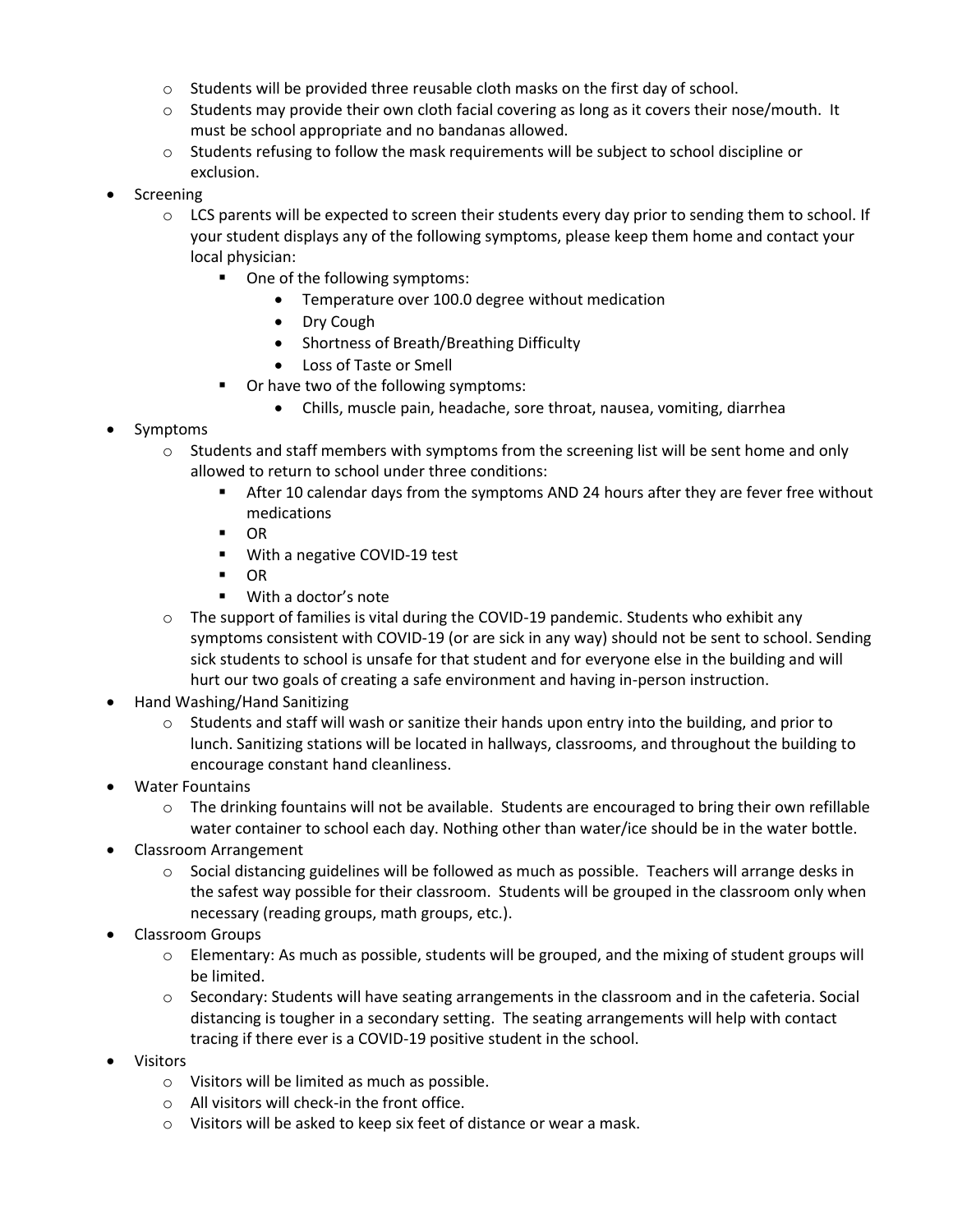- o All outside visitors must have an appointment.
- Cleaning Procedures
	- o High touch surfaces such as water fountains, door knobs, handles, light switches, water fountains, tables, chairs, bathrooms, etc.) will be sanitized frequently.

#### **Nutrition Services**

Breakfast/Lunch will be served using social distancing as much as possible within each facility. No self-serve items will be available. All food will be served by masked employees. Gloves will be worn by food service staff members when appropriate.

#### **Recess**

Recess will be conducted with an emphasis on social distancing as much as possible. As is always the case, appropriate supervision will be provided. If indoor recess is necessary students will rotate between the gyms, cafeteria, and passive activities in their classrooms.

#### **Transportation**

Students will be required to wear a mask and have assigned seating on all school vehicles. Hand sanitizer will be used prior to loading the vehicle/bus. Screening prior to boarding the vehicle may be required.

#### **After-School Programming**

After-school programs will be conducted at both elementary schools with a requirement of masks and encouragement of social distancing as much as possible within the facility.

#### **Field Trips**

Field trips decisions will be made on a case-by-case basis.

#### **School Activities**

- All school sponsored activities will be operational.
- The safety measures listed above will be utilized as much as possible, but there are times when it will not be possible for that to happen.
- LCS will follow the guidelines set forth by the Nebraska School Activities Association (NSAA).
	- Changes to NSAA guidelines can be accessed by visiting the NSAA's website. That web address is [https://nsaahome.org.](https://www.google.com/url?q=https://www.google.com/url?q%3Dhttps://nsaahome.org%26amp;sa%3DD%26amp;ust%3D1594747538564000%26amp;usg%3DAOvVaw3Fpuqgy_DDmYQsKX1hCMLA&sa=D&ust=1594747538611000&usg=AFQjCNFvzf7UZE0gxPwryEqtJdNh8EhqWA)
- Events (music concerts, theatrical productions, athletic competitions, etc.):
	- Modifications may be necessary for safety reasons
	- Attendance at these events may be modified based on current guidelines:
		- Limiting guests
		- Virtual attendance (Striv)
	- **No final plans have been made, but measures to keep everyone safe may be necessary.**

#### **Use of Facilities**

LCS reserves the right to limit or eliminate use of District owned facilities by outside groups. This will only be done if necessary.

#### **Positive Case / Exposure Response**

- It is vital for positive COVID-19 cases to be reported to LCS immediately. Public health will communicate positive COVID-19 cases to school personnel, but that communication is delayed. To keep everyone as safe as possible, families are asked to report positive COVID-19 cases to school personnel immediately.
	- Privacy and confidentiality will be maintained
	- Personally identifiable information will not be shared with students, parents, or the general public, but it will be shared with staff members who need that information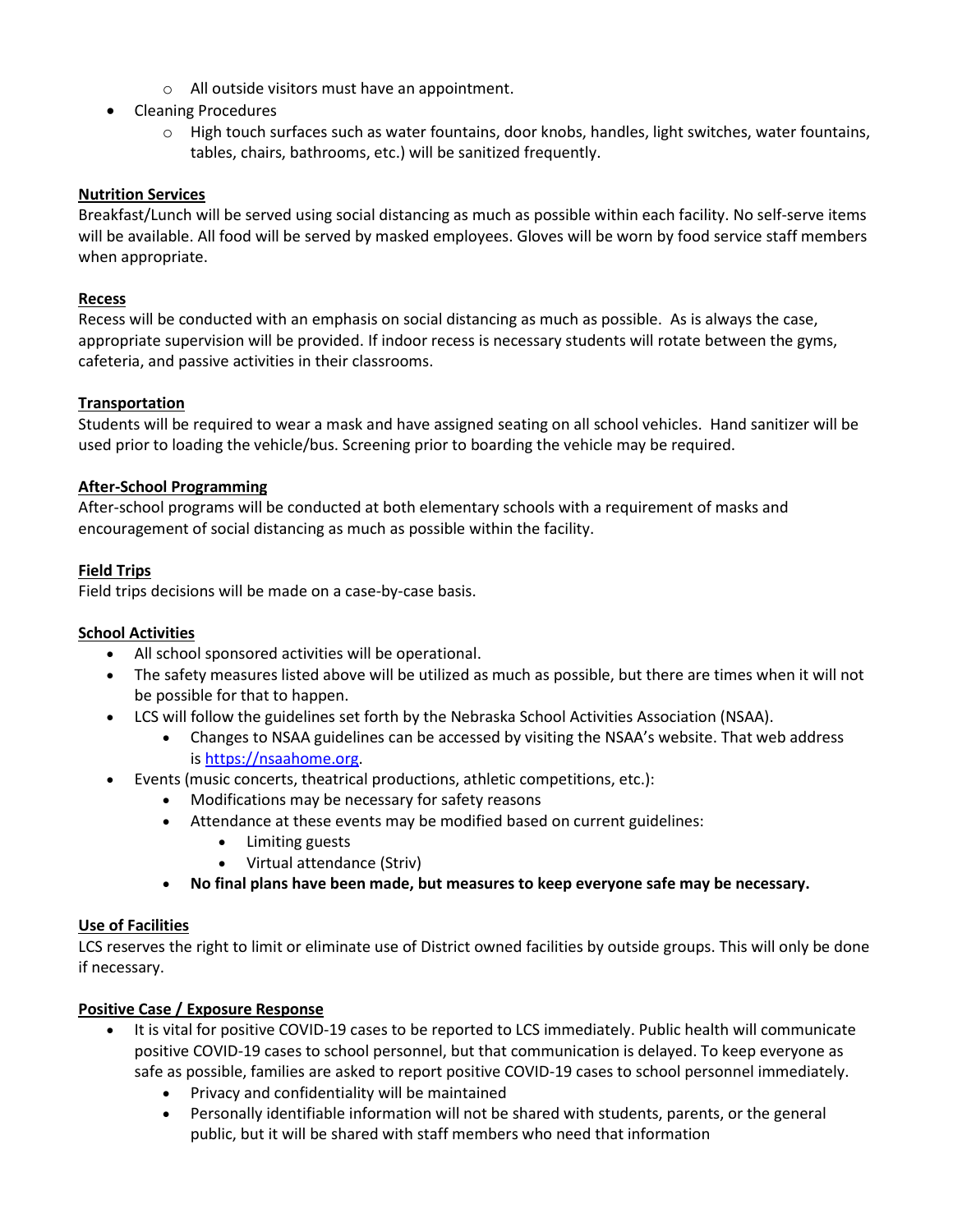- In an effort to keep everyone as safe as possible, necessary information will be shared with staff, students, and parents
- Positive Case: Students or staff who test positive for COVID-19, will not be allowed to attend school for approximately 10 days after symptoms, when fever free for 24 hours, and symptoms have notably improved.
	- Students may participate in the educational process remotely if possible
- Exposure: Those determined to have had close contact (within six feet for 15 minutes without a mask) with an individual who has tested positive for COVID-19, will not be allowed to attend school for 14 days from their last contact with the person. These quarantine guidelines have been established by East Central Health Department.

# **General Health and Well-Being**

Lakeview Community Schools recognizes that there are a lot of emotions/opinions about the coronavirus and what the proper response from the school should be in this scenario. This re-opening plan is not going to please every person in the district, but we prioritized two factors when creating the final plan:

- 1. Mitigate the risk of infection
- 2. Keeping students in a traditional face-to-face school setting.

We believe based on the current health situation, this plan achieves those two goals in the best way possible.

As we all continue to work our way through these uncharted territories, lets provide each other with grace, understanding, patience, and an assumption of positive intention. The Lakeview community has displayed these characteristics throughout these last several months, and we have the utmost confidence it will continue moving forward. Lakeview is a special place because of the people and we will get through this together! Go Vikings!

Sincerely,

*Aaron Plas*

Dr. Aaron Plas Superintendent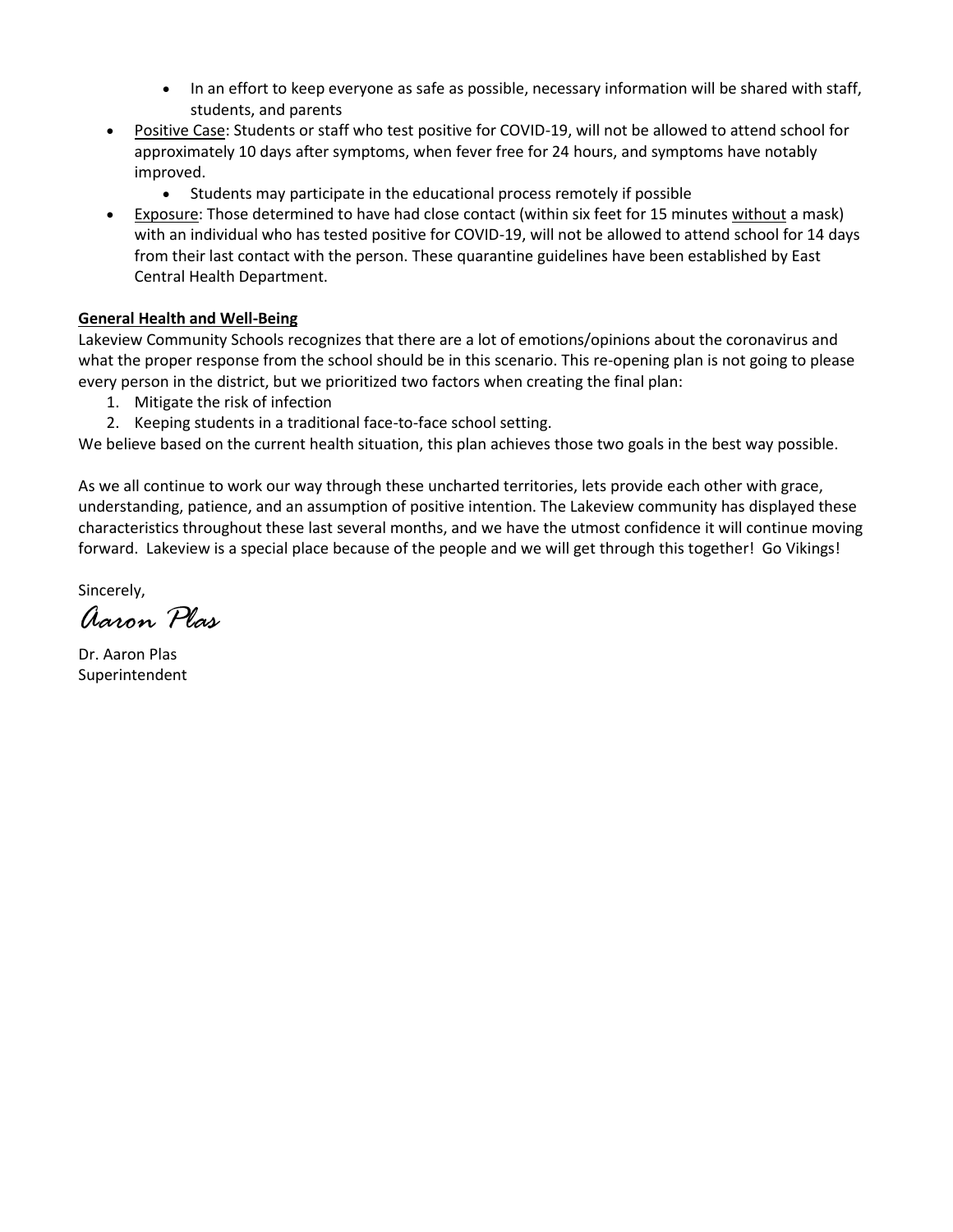#### 5 de agosto de 2020

Esta carta describe el **regreso a S chool plan** de Lakeview Escuelas de la Comunidad para el primer trimestre de l año escolar 2020-2021 e (Agosto 19 de <sup>ª</sup>de octubre Ober 16 <sup>º</sup> ). Las decisiones sobre los cambios se realizarán y publicarán trimestralmente , si es posible . Tenga en cuenta que tomaremos decisiones basadas en la orientación, información y recomendaciones más recientes de nuestro departamento de salud local, el Departamento de Educación de N ebraska y el oficina del gobernador Esperamos que las situaciones dicten cambios en el plan durante todo el trimestre, pero vamos a tratar de mantenerlos al mínimo , si es posible. Si necesitamos ajustar las expectativas, las comunicaremos de inmediato.

# **LCS** edificios están programados para comenzar las clases el miércoles 19 de de agosto de <sup>xx</sup> con todos los **estudiantes de informes para la instrucción en persona. Tendremos horario escolar regular y los estudiantes asistirán todos los días.**

Nuestro distrito escolar valora la educación que se puede proporcionar en un entorno tradicional cara a cara y priorizará este tipo de aprendizaje siempre que sea posible. Para que esto suceda, debemos elaborar protocolos de mitigación de riesgos para garantizar que nuestros estudiantes estén seguros y limitar el potencial de cuarentenas de los estudiantes y el personal. Esta es la única forma de satisfacer nuestro requisito de proporcionar un entorno seguro y nuestras creencias de que la instrucción en persona es la mejor educación que podemos proporcionar a los estudiantes . Con eso , que hay que tomar decisiones de estrategia de mitigación de riesgos (cara revestimientos, distanciamiento social, el lavado de manos, etc.) basadas en el dictamen del Medio central de riesgos de salud, Dial casos de virus en el sistema escolar, Platte Condado de difusión e información de estado. No seguiremos el marcado de riesgo de ECHD exclusivamente, pero será un factor destacado en nuestra toma de decisiones. Para ver la marcación de riesgo de ECHD, visite su sitio web en [https://ecdhd.ne.gov/covid-2019-novel-coronavirus/covid-2019-novel-coronavirus.html](https://translate.google.com/translate?hl=en&prev=_t&sl=en&tl=es&u=https://ecdhd.ne.gov/covid-2019-novel-coronavirus/covid-2019-novel-coronavirus.html) .

Para ver un Plan de Juego de Regreso a la Escuela a mayor escala y todos los escenarios posibles para el año escolar 2020-21, visite el sitio web del distrito en [www.lakeview.esu7.org](https://translate.google.com/translate?hl=en&prev=_t&sl=en&tl=es&u=http://www.lakeview.esu7.org) .

A CONTINUACIÓN están las medidas de mitigación de riesgos del primer trimestre que se implementarán para LCS La siguiente lista de medidas de seguridad no incluye todos . Se utilizarán otras medidas de seguridad . Todas las medidas de seguridad implementadas (enumeradas o no) podrían modificarse o suspenderse en cualquier momento. Además, se podrían implementar medidas de seguridad adicionales en cualquier momento. Los cambios o adiciones serán comunicados lo más rápido posible .

#### Recubrimientos faciales

oLCS requerirá que todos los estudiantes y el personal usen máscaras . Esto minimiza la necesidad de ajustar los horarios de los estudiantes para mantener seis pies de distancia entre las personas. Haga clic en el enlace ABAJO para obtener una explicación completa y más información sobre esta decisión:

#### <https://bit.ly/MaskRationale>

oLos estudiantes recibirán tres máscaras de tela reutilizables el primer día de clases. oLos estudiantes pueden proporcionar su propia cobertura facial de tela siempre que cubra su nariz / boca . Debe ser apropiado para la escuela y no se permiten pañuelos. oLa negativa del estudiante a seguir los requisitos de la máscara estará sujeta a la disciplina o exclusión de la escuela .

Poner en pantalla

oLCS p Se espera que os padres para detectar sus estudiantes todos los días antes de enviarlos a la escuela. Si su estudiante muestra alguno de los siguientes síntomas, manténgalo en casa y comuníquese con su médico local: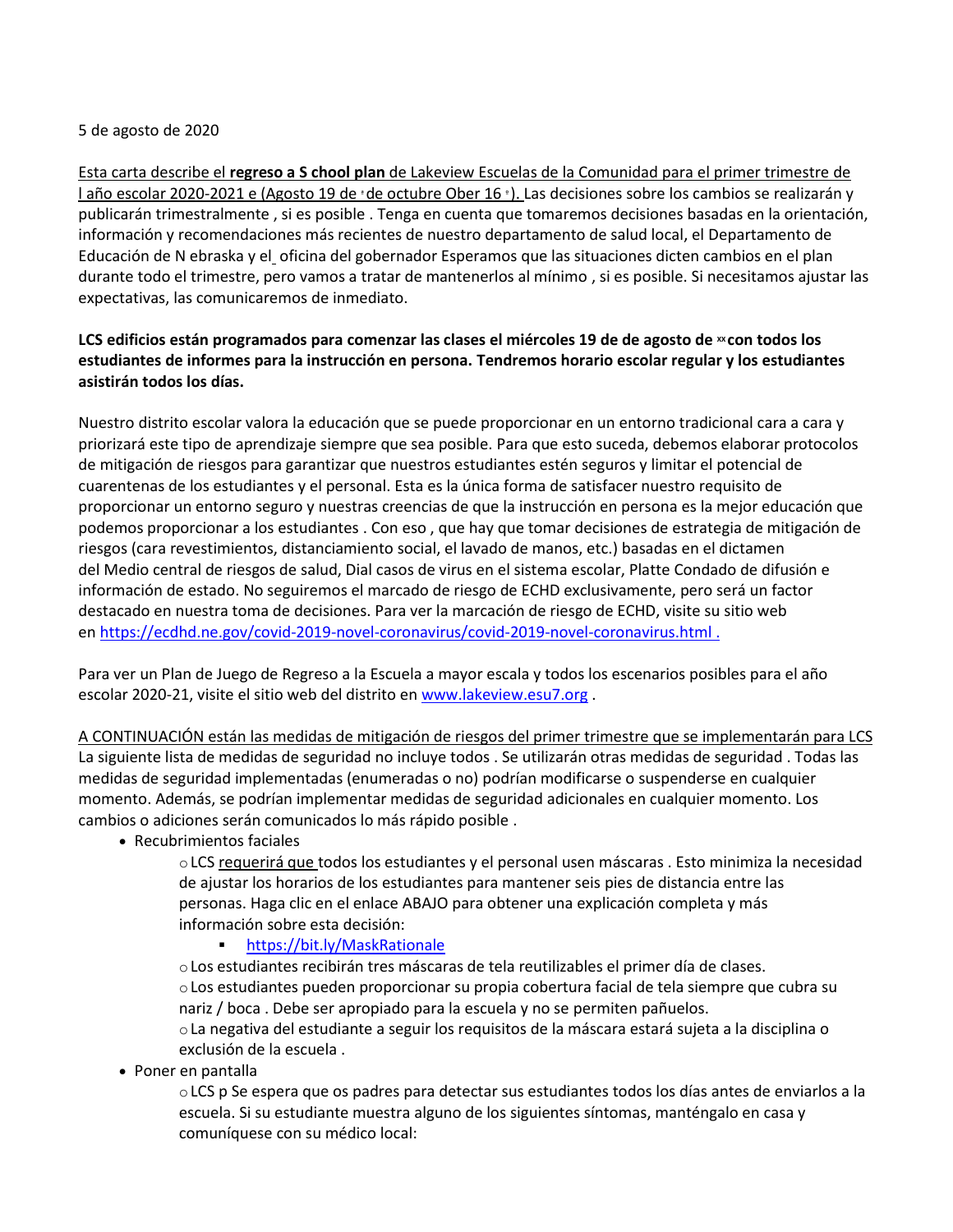Uno de los siguientes síntomas:

- Temperatura superior a 100.0 grados sin medicación
- Tos seca
- Falta de aliento / dificultad para respirar
- Pérdida de sabor u olor
- O tiene dos de los siguientes síntomas:
	- Escalofríos, dolor muscular, dolor de cabeza, dolor de garganta, náuseas, vómitos, diarrea.

#### Síntomas

- oLos estudiantes y miembros del personal con síntomas de la lista de evaluación serán enviados a casa y solo se les permitirá regresar a la escuela bajo tres condiciones :
	- Después de 10 días calendario a partir de los síntomas Y 24 horas después de que no tengan fiebre sin medicamentos
	- O
	- W on una negativa COVID-19 prueba
	- O
	- W ITH una nota del médico

oEl apoyo de las familias es vital durante la pandemia de COVID-19. Los estudiantes que presenten síntomas consistentes con COVID-19 (o que estén enfermos de alguna manera) no deben ser enviados a la escuela. Enviar estudiantes enfermos a la escuela no es seguro para ese estudiante y para todos los demás en el edificio y perjudicará nuestros dos objetivos de crear un ambiente seguro y tener instrucción en persona.

Lavado de manos / desinfección de manos

oLos estudiantes y el personal se lavarán o desinfectarán las manos al ingresar al edificio y antes del almuerzo. Las estaciones de desinfección se ubicarán en los pasillos, aulas y en todo el edificio para fomentar la limpieza constante de las manos.

Fuentes de agua

oLas fuentes para beber no estarán disponibles . Se alienta a los estudiantes a traer su propio contenedor de agua recargable a la escuela todos los días. Nada más que agua / hielo debe estar en la botella de agua.

Arreglo de aula

oSe seguirán las pautas de distanciamiento social tanto como sea posible. Los maestros organizarán los escritorios de la manera más segura posible para su salón de clases. Los estudiantes se agruparán en el aula solo cuando sea necesario (grupos de lectura, grupos de matemáticas, etc.) .

Aula Grupo s

oPrimaria: Por mucho que pos ble, los estudiantes serán GR OUP ed, y la mezcla ción de grupos de estudiantes serán limitados.

oSecundaria: los estudiantes dispondrán de asientos en el aula y en la cafetería. El distanciamiento social es más difícil en un entorno secundario . La disposición de los asientos ayudará con el rastreo de contactos si alguna vez hay un estudiante COVID-19 positivo en la escuela.

Visitantes

oLos visitantes serán limitados tanto como sea posible.

oTodos los visitantes se registrarán en la oficina principal.

oSe les pedirá a los visitantes que mantengan seis pies de distancia o que usen una máscara.

oTodos los visitantes externos deben tener una cita .

Procedimientos de limpieza

oLas superficies de alto contacto, como fuentes de agua, perillas de puertas, manijas, interruptores de luz, fuentes de agua, mesas, sillas, baños, etc.) se desinfectarán con frecuencia .

#### **Servicios de nutricion**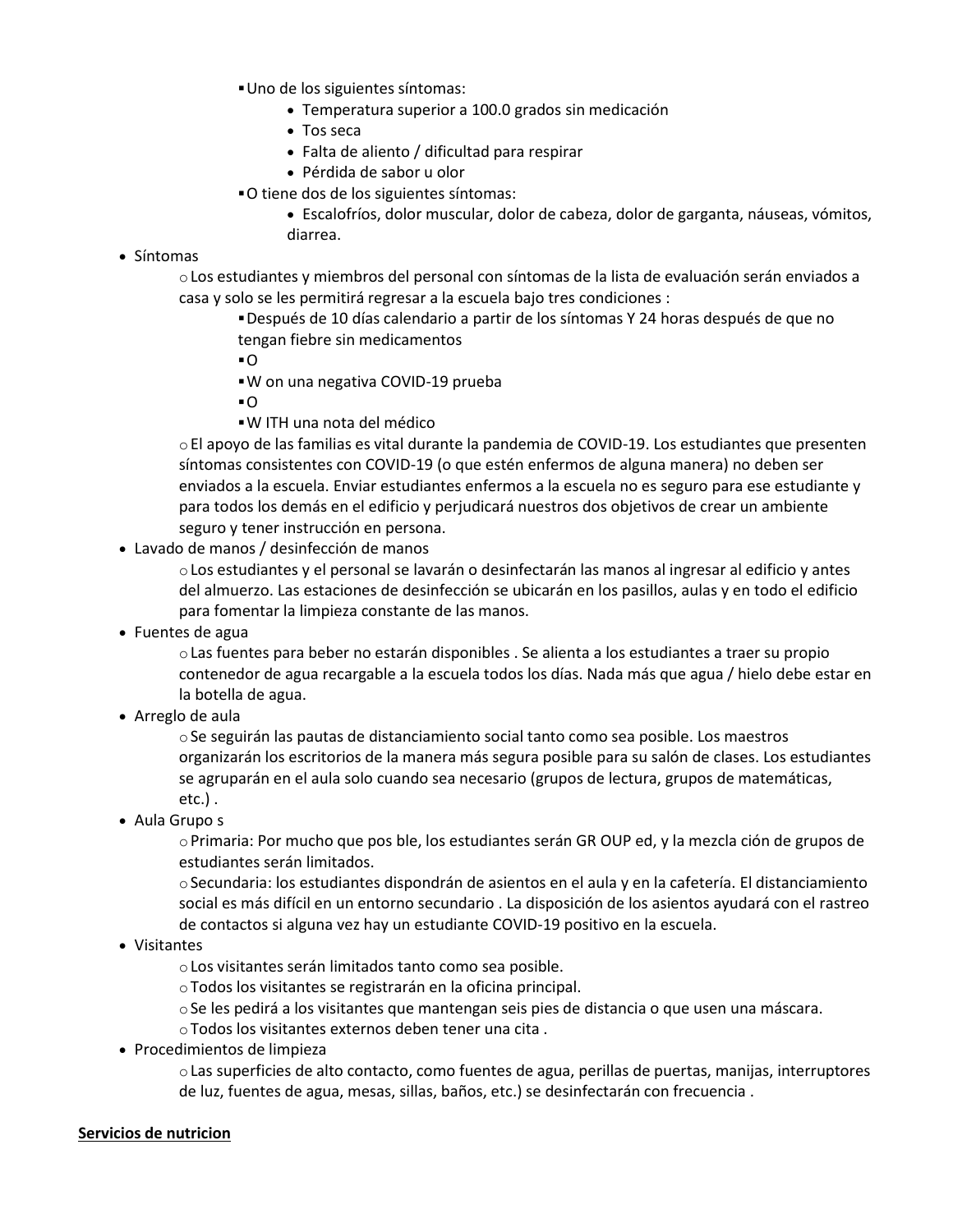El desayuno / almuerzo se servirá utilizando el distanciamiento social tanto como sea posible dentro de cada instalación. No habrá artículos de autoservicio disponibles. Toda la comida será servida por empleados enmascarados. Los miembros del personal de servicio de alimentos usarán guantes cuando sea apropiado.

### **Receso**

El recreo se llevará a cabo con énfasis en el distanciamiento social tanto como sea posible. Como siempre es el caso, se proporcionará la supervisión adecuada. Si es necesario un recreo interior, los estudiantes rotarán entre los gimnasios, la cafetería y las actividades pasivas en sus aulas.

## **Transporte**

Se requerirá que los estudiantes usen una máscara y se les asignen asientos en todos los vehículos escolares. Se usará desinfectante para manos antes de cargar el vehículo / autobús. Es posible que se requiera una revisión antes de abordar el vehículo.

## **Programación después de la escuela**

Los programas extracurriculares se llevarán a cabo en ambas escuelas primarias con el requisito de máscaras y se fomentará el distanciamiento social tanto como sea posible dentro de las instalaciones.

## **Viajes al campo**

Las decisiones de las excursiones se tomarán caso por caso.

## **Actividades escolares**

- Todas las actividades patrocinadas por la escuela estarán operativas .
- Las medidas de seguridad enumeradas anteriormente se utilizarán tanto como sea posible, pero hay momentos en que no será posible que eso suceda .
- LCS seguirá las pautas establecidas por la Asociación de Actividades Escolares de Nebraska (NSAA).
	- Se puede acceder a los cambios a las pautas de la NSAA visitando el sitio web de la NSAA. Esa dirección web es [https://nsaahome.org](https://translate.google.com/translate?hl=en&prev=_t&sl=en&tl=es&u=https://www.google.com/url%3Fq%3Dhttps://www.google.com/url%3Fq%253Dhttps://nsaahome.org%2526amp%3Bsa%253DD%2526amp%3Bust%253D1594747538564000%2526amp%3Busg%253DAOvVaw3Fpuqgy_DDmYQsKX1hCMLA%26sa%3DD%26ust%3D1594747538611000%26usg%3DAFQjCNFvzf7UZE0gxPwryEqtJdNh8EhqWA) .
- Eventos (conciertos de música, producciones teatrales, competiciones deportivas, etc.):
	- Pueden ser necesarias modificaciones por razones de seguridad.
	- La asistencia a estos eventos puede modificarse según las pautas actuales :
		- Limitando invitados
		- Asistencia virtual ( Striv )
	- **No se han hecho planes finales, pero pueden ser necesarias medidas para mantener a todos seguros.**

#### **Uso de instalaciones**

LCS se reserva el derecho de limitar o eliminar el uso de instalaciones propiedad del Distrito por grupos externos. Esto solo se hará si es necesario.

#### **Caso positivo / respuesta a la exposición**

 Es vital que los casos positivos de COVI D-19 se notifiquen a LCS de inmediato. La salud pública comunicará casos positivos de COVID-19 al personal de la escuela, pero esa comunicación se retrasa. Para mantener a todos lo más seguros posible, se les pide a las familias que reporten los casos positivos de COVID-19 al personal de la escuela de inmediato.

- Se mantendrá la privacidad y confidencialidad .
- La información de identificación personal no se compartirá con los estudiantes, los padres o el público en general, pero se compartirá con los miembros del personal que necesiten esa información.

 En un esfuerzo por mantener a todos lo más seguros posible, la información necesaria se compartirá con el personal, los estudiantes y los padres.